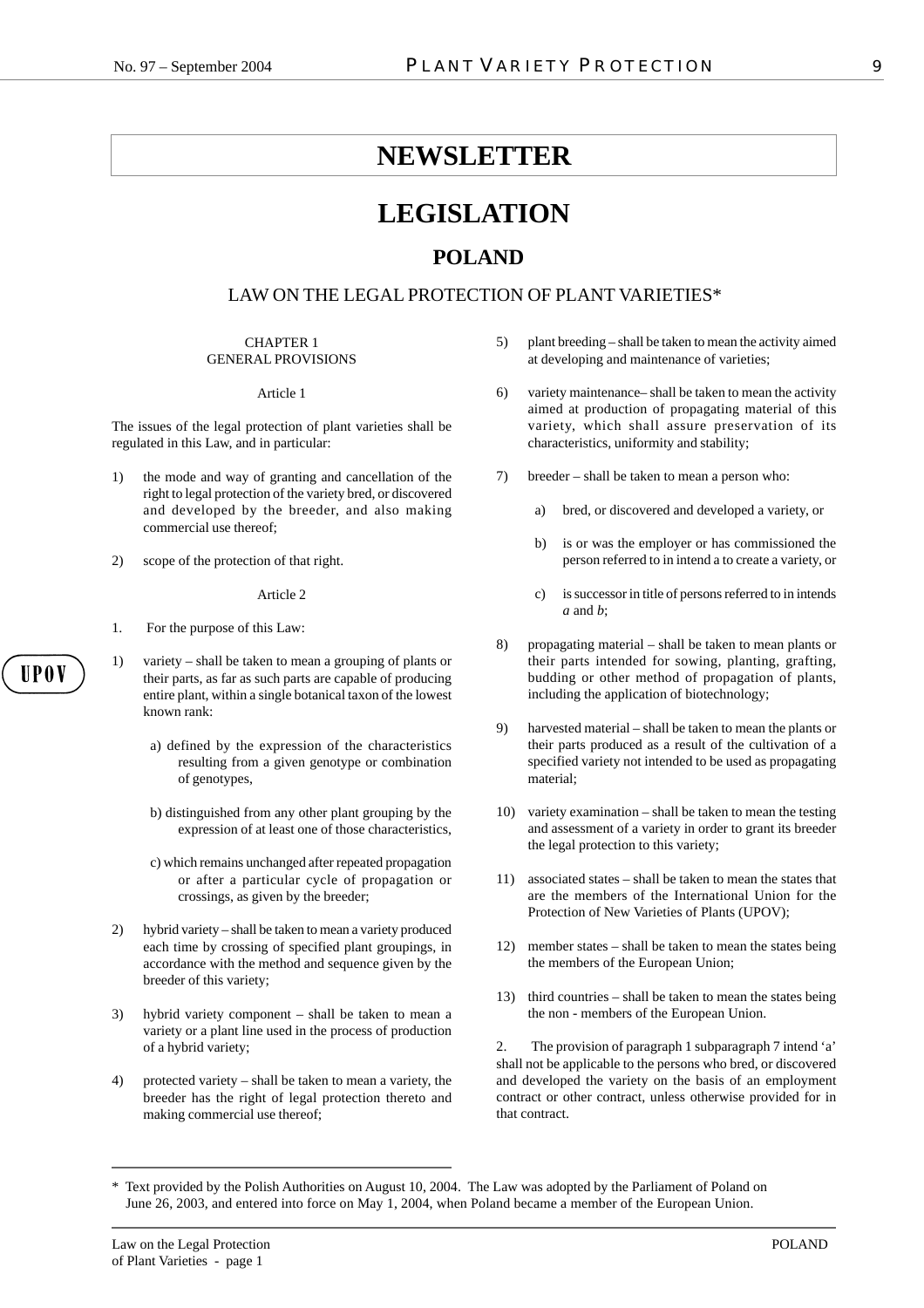## Article 3

For the procedures in cases of the issues regulated by this Law, the provisions of the Code of Administrative Procedure are applicable, unless otherwise provided for by this Law.

## CHAPTER 2

## EXCLUSIVE BREEDERS RIGHT TO THE VARIETY

## Article 4

1. The breeder may apply for the grant of breeders right to the variety bred, or discovered and developed by him, and also any commercial exploitation of it, hereinafter referred to as the "exclusive right", if the variety is distinct, uniform, stable and new, and its denomination complies with the requirements referred to in Art. 9 paragraph 1.

2. For the grant of the exclusive right may also apply a person who has acquired from the breeder, on the basis of a written contract, the right to the variety bred or discovered and developed by that breeder.

3. The exclusive right shall be granted by the director of the Research Centre for Cultivar Testing.

4. The exclusive right shall apply to the varieties of all plant genera and species.

5. The exclusive right shall be hereditary and may be sold or otherwise disposed of to others by written contract.

6. The exclusive right shall not be granted if the variety was applied for the protection or is protected by the Community Plant Variety Office (CPVO).

## Article 5

1. A variety shall be deemed to be distinct if, at the date of an application for the grant of an exclusive right, it is clearly distinguishable by at least one characteristic, from any other variety whose existence is a matter of common knowledge.

2. The Research Centre for Cultivar Testing, hereinafter referred to as the "Centre", shall make available to the breeder, upon his request, written information on the characteristics of the variety, which shall be considered on the assessment of its distinctness.

- 3. A variety shall be deemed to be commonly known, if:
- 1) an application has been lodged for the grant of an exclusive right or for the entry into a register of varieties in the Republic of Poland, in other member, associated or third state;
- 2) has been protected or entered into a register of varieties in the Republic of Poland, in other member, associated or third state;
- 3) its propagating material or harvested material have been placed on the market;
- 4) its description has been published in a publication issued in a member, associated or third state;
- 5) its propagating material is available in commonly accessible variety collections.

## Article 6

A variety shall be deemed to be uniform if, taking account of the method of the reproduction specific for that variety, it is sufficiently uniform in its relevant characteristics which are taken into account in the examination of distinctness, as well as any other characteristics used for the variety description.

## Article 7

A variety shall be deemed to be stable if its relevant characteristics which are taken into account in the examination of distinctness, as well as any other characteristics used for the variety description, remain unchanged after its propagation.

## Aricle 8

1. A variety shall be deemed new if, at the date of application for the grant of an exclusive right its breeder has not sold or otherwise disposed of to others, for commercial purposes, of its propagating material or harvested material or has not given written consent to it:

- 1) within the territory of the Republic of Poland earlier than one year before the abovementioned date;
- 2) in other states:
	- a) earlier than six years in the case of trees or of vines,
	- b) earlier than four years in the case of other varieties

- before the date of application for the grant of an exclusive right.

2. A variety shall be also deemed to be new if the breeder at the date of application for the grant of an exclusive right:

- 1) has sold or otherwise disposed of to others:
	- a) variety propagating material to official bodies subordinated to or supervised by the minister competent for agriculture, which in the framework of their statutory activities, perform the variety examinations, or
	- b) parts of plants produced as a result of breeding, propagation, or experimental work, other than propagating material,
	- c) propagating material at an international exhibition organised in accordance with the Convention on International Exhibitions of 22 November 1928 (Journal of Laws of 1961 No 14, item 76 and of 1968 No 42, item 293);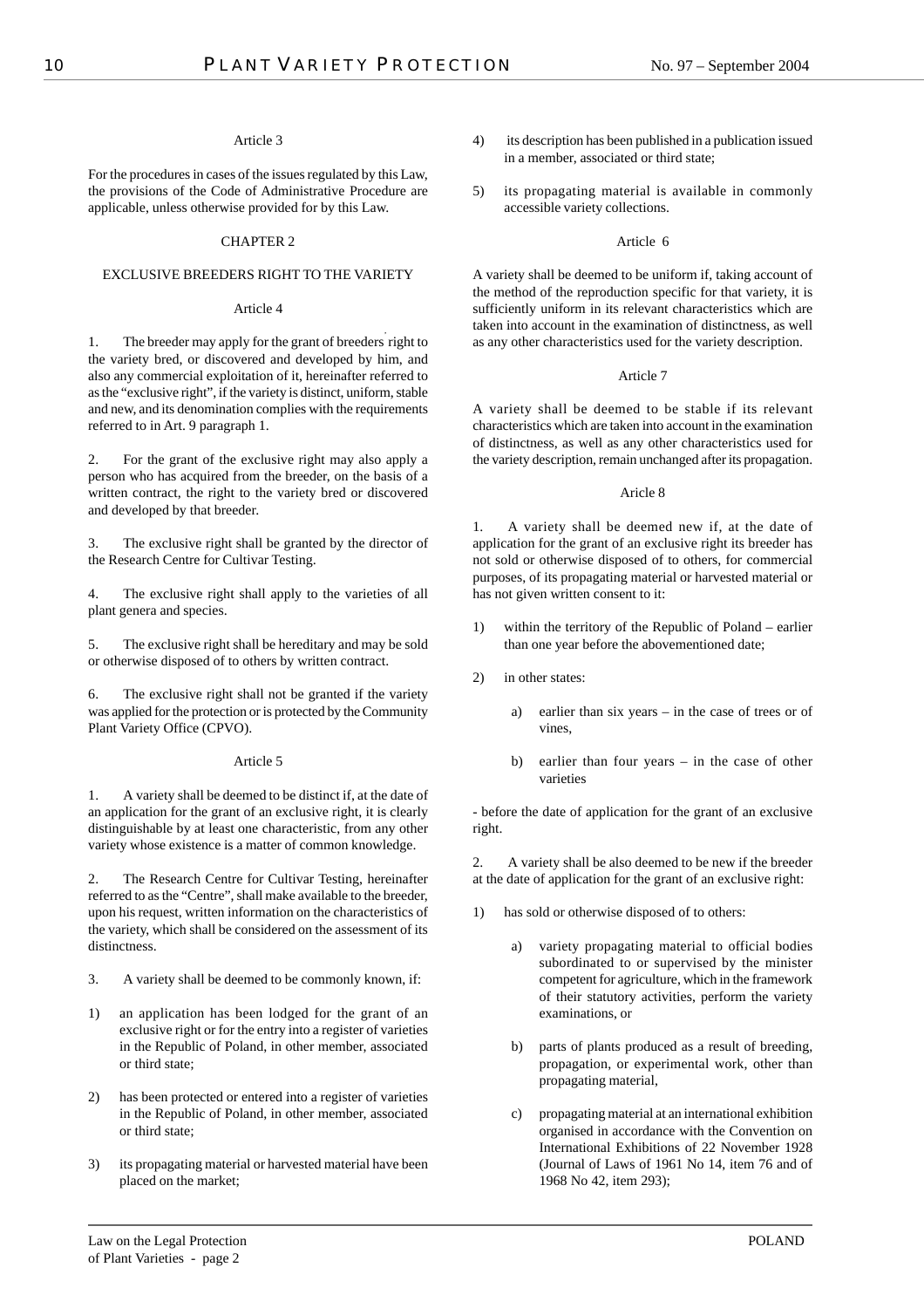2) has disposed of the propagating material to entities for the continuation of breeding or for performing examinations, or for experiments, provided that the propagating material produced from them shall remain the property of this breeder.

3. The components of a hybrid variety shall be deemed to be new if, at the date of application for the grant of an exclusive right, the hybrid propagating material produced thereof have not been sold by the breeder or otherwise disposed of to others for commercial purposes:

- 1) within the territory of the Republic of Poland earlier than one year;
- 2) in other states earlier than four years

- before the date of application for the grant of an exclusive right.

#### Article 9

- 1. The variety denomination must not:
- 1) be identical as or similar to the denominations of the varieties in the member, associated or third states, which are or were given to the varieties belonging to the same or another species of this genus, as well as the names protected with an exclusive right or entered in an appropriate variety registers, unless the variety is no longer protected or is not present on the market, and its denomination has not been commonly known;
- 2) evoke public objection;

HP O V

- 3) mislead as to the identity of its breeder, its characteristics or the value for use;
- 4) be identical as or similar to other designations which are commonly used for the marketing of goods;
- 5) violate the rights of third parties to trade-marks;
- 6) contain the words "variety " or "hybrid variety";
- 7) compose exclusively of digits nor start with a digit.

2. In cases where the denomination is inadequate, the Centre shall give the breeder a 14-day period for the submission of a written proposal of another denomination.

3. In cases where a variety is protected with an exclusive right in other associated states, it may be protected in the Republic of Poland under identical denomination.

The duty of using the variety denomination shall apply to any person who performs the assessments, offers for sale, sales, disposes of to others, advertises or gives information on its propagating material or harvested material.

5. The variety denomination shall be protected starting from the date of the grant of an exclusive right, and in the case of removal of its entry in the register of protection of exclusive

right – so long as the propagating material remains on the market.

#### Article 10

1. An exclusive right shall be granted at a request of the breeder or its representative.

2. The breeder's representative may be private or legal person, or an organisational unit without legal personality that has its domicile or registered seat in the territory of the Republic of Poland, other member, or associated states.

3. If the breeder has its domicile or registered seat in a third state, the application for the grant of an exclusive right shall be filed by his/her representative.

#### Article 11

1. The application for the grant of an exclusive right shall be lodged at the Centre.

2. The application for the grant of an exclusive right shall include:

- 1) the name, address and domicile of the breeder or the seat address;
- 2) Polish and Latin name of the plant genus or species;
- 3) designation of the variety on the stage of breeding;
- 4) the proposed denomination of the variety;
- 5) indication of the country of breeding, or the discovery and development of the variety;
- 6) declaration of the breeder that the variety is new in accordance with the requirements referred to in Art. 8;
- 7) declaration of the breeder that the variety has been or has not been genetically modified;
- 8) information on lodging an application for the protection of an exclusive right in other states.

3. The application referred to in paragraph 2 shall be accompanied by:

- in cases where the application is filed by the breeder's representative, the authorisation for the representation of the breeder in all issues relating to the grant of an exclusive right;
- 2) description of the variety or the hybrid variety components (technical questionnaire);
- 3) information on the pedigree, scheme of the breeding and the structure of the variety;
- 4) copy of the receipt for payment of fees for submitting the application for the grant of an exclusive right to the variety.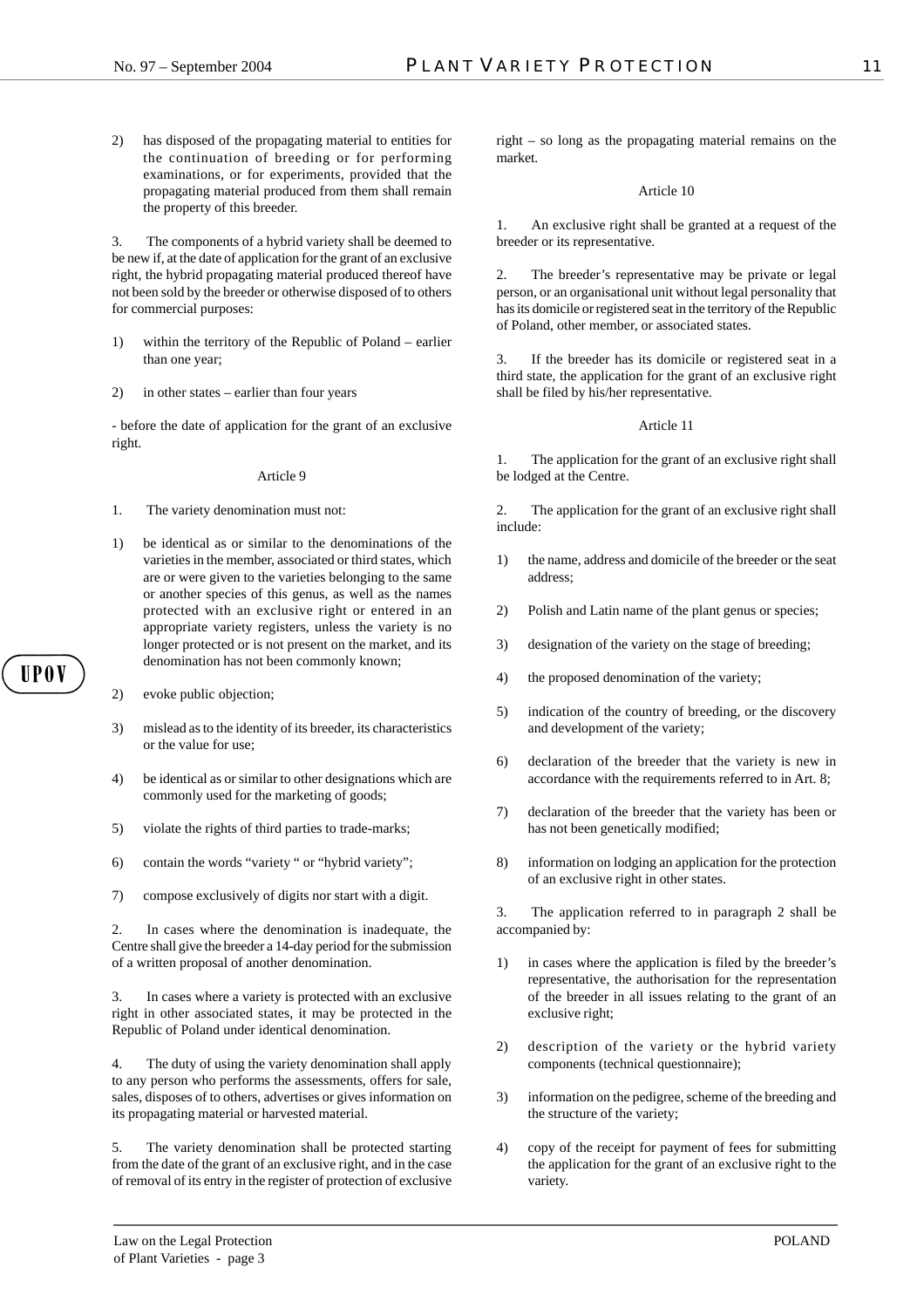4. The minister competent for agriculture shall lay down, by Regulation, a specimen application form for the grant of an exclusive right, specimen technical questionnaire, having regard to the unification of the proceedings related to the grant of an exclusive right.

5. The data referred to in paragraph 3 intends 2 and 3, must not be made available without a written consent of the breeder.

6. Where the applications for the grant of an exclusive right for the same variety have the same date of application, the priority has the application which was received by the Centre earlier, which is confirmed by the consecutive receipt number given to each of the applications.

## Article 12

1. A breeder who lodged an application for the grant of an exclusive right in an associated state may apply, within twelve months of the date of that submission, for the grant in the Republic of Poland of an exclusive right as well as for the admission of his right of priority to the variety, hereinafter referred to as "the right of priority".

2. A breeder who submitted in the Republic of Poland an application for the grant of an exclusive right along with the right of priority shall deliver, without prejudice to paragraph 4, within three months of the date of lodging that application, a copy of the application lodged in the associated state along with the copy of the documents attached to that application.

3. In cases where a breeder has not delivered on time the copy of the application along with the copy of the attached documents lodged in an associated state, the application referred to in paragraph 2 shall not be examined in the framework of the right of priority.

4. In cases where an application for the grant of an exclusive right filed in an associated state has been withdrawn by the breeder, or has not been positively considered by a competent authority, the breeder shall be obliged to notify in writing of this fact to the Centre within three months of the date of the withdrawal of the application or receipt of the decision on the refusal of an exclusive right.

#### Article 13

1. The Centre shall publish every two months in its publication, referred to later as the "Polish Gazette", information on the applications for the grant of an exclusive right, giving the following data:

- 1) the name, address and domicile of the breeder or the site address;
- 2) Polish and Latin names of the plant genus or species;
- 3) the variety denomination as proposed in the application;
- 4) the date of submission of the application;
- 5) the consecutive number of the application.

2. The Centre shall make available to breeders, with prejudice to Art. 11 paragraph 5, the documents attached to the application for the grant of an exclusive right and the documents relating to the examination for distinctness, uniformity and stability referred to in Art. 15 paragraph 1.

### Article 14

1. A breeder who lodged an application for the grant of an exclusive right shall enjoy a provisional exclusive right since the date of publication of information on that application in the Polish Gazette.

2. The provisions relating to an exclusive right shall be applicable accordingly to the provisional exclusive right.

3. The provisional exclusive right shall expire on the date of entry into force of the decision on the grant or on the refusal of the grant of an exclusive right.

#### Article 15

Before an exclusive right has been granted, the Centre shall perform the examinations for distinctness, uniformity and stability, hereinafter referred to as the "DUS testing", unless it deems the results of the examinations carried out by the authority performing official examinations in another associated state to be sufficient.

The DUS tests shall be carried out in accordance with the examination methodology established for a given species for a period necessary for completing of testing of the variety distinctness, uniformity and stability.

3. Before the beginning of the DUS tests, the Centre shall inform in writing the breeder of the date of starting and the expected time of completion of the examinations.

4. The breeder shall be obliged to deliver to the Centre, free of charge, variety propagating material for the purpose of the DUS testing.

5. The minister competent for agriculture shall lay down in Regulation the quantity of the variety propagating material necessary for carrying out of the DUS tests and the time limits for the delivery of those propagating material to the Centre, taking into account the biological characteristics of the plant species in question.

6. If the breeder has not delivered the variety propagating material for the DUS testing within the time limit referred to in paragraph 5, the application for the grant of an exclusive right shall remain without consideration.

## Article 16

- 1. During the DUS testing, the breeder shall be obliged to:
- 1) make possible for the Centre to:
	- a) control the maintenance of the variety,
	- b) access to the documents relating to the variety maintenance;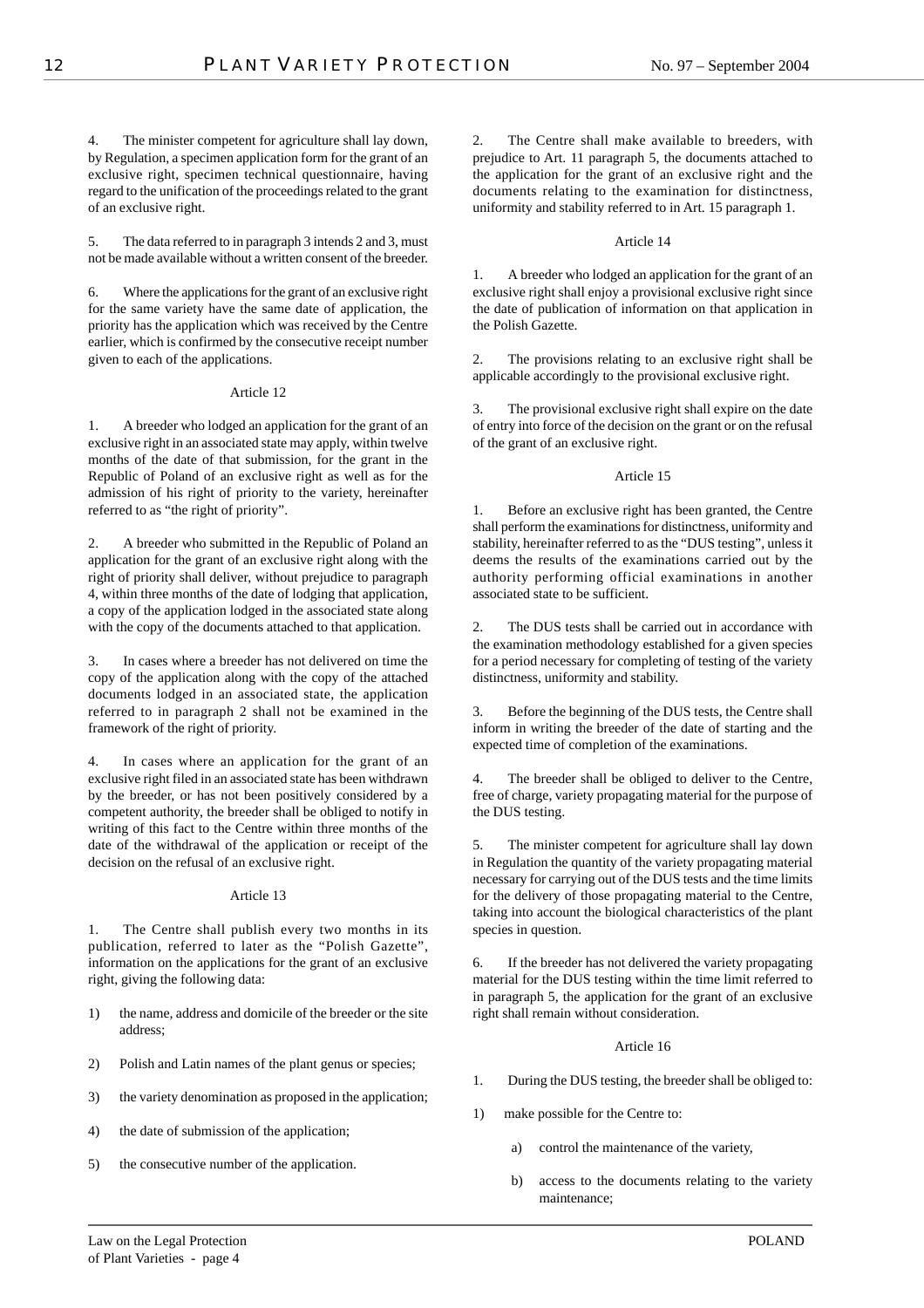2) provide, upon request of the Centre, written clarifications and information necessary for the performance of the DUS tests.

2. The breeder shall be given the possibility to get acquainted with the course and the results of the DUS tests for his variety, and, after the issue of the decision on the grant of an exclusive right, the breeder shall receive a final report of the DUS tests.

#### Article 17

1. If the Centre does not perform the DUS tests in given species, it may:

- 1) commission to carry out such tests or their parts to another testing authority, or
- 2) accept the results of those tests carried out abroad

- at the breeder's expense, provided that he gives the written consent.

2. The Centre, before commissioning the performance of the DUS tests or before the acceptance of the DUS test results, shall forward to the breeder written information on costs relating to those tests.

3. If a breeder within 30 days of the date of the receipt of the information about the costs referred to in paragraph 2, has not made the payment on the account indicated by the Centre, the application for the grant of an exclusive right shall remain without consideration.

### Article 18

1. Any person may lodge with the director of the Centre a written objection to the grant of an exclusive right, if he/she is in possession of documents or information confirming that:

- 1) the variety does not comply with the conditions referred to in Art. 4 paragraph 1, or
- 2) the breeder is not authorised for submitting an application for the grant of an exclusive right.

2. The Centre, within 14 days of the date of settlement of the objection to an exclusive right, send written information to the objector on the admittance or the refusal of the objection.

3. Written information referred to in paragraph 2 shall contain the justification indicating the reasons for the admittance or the refusal of the objections to an exclusive right.

4. Notwithstanding the admittance of the objections for the reason referred to in paragraph 1 intend 2, and filing an application for the grant of an exclusive right by an authorised breeder, the results of the DUS tests concerning a given variety shall be acknowledged.

#### Article 19

1. The Centre shall charge fees for submission an application for the grant of the exclusive right, for the DUS 2. The fees for the DUS tests shall not be charged, if the breeder bore the costs referred to in Art. 17 paragraph 1.

3. The minister competent for agriculture, in consultation with the minister competent for public finance, shall lay down in a Regulation the rates of fees referred to in paragraph 1, the way and the time limits of payment thereof, taking into account the costs relating to carrying out of the examinations and to the grant of an exclusive right.

#### Article 20

1. After completion of the DUS tests, the director of the Centre shall make a decision concerning the grant of an exclusive right.

2. If two or more persons bred, or discovered and developed the variety jointly, the exclusive right shall be granted jointly to them.

3. The director of the Centre shall refuse, by an administrative decision, the exclusive right, if a variety is noncompliant with the conditions referred to in Art. 4 paragraph 1.

4. An appeal to the minister competent for agriculture shall lie from decisions relating the grant of the exclusive right.

### Article 21

The exclusive right shall include:

- 1) production or reproduction (multiplication);
- 2) conditioning for the purpose of propagation;
- 3) offering for sale;
- 4) selling or other marketing;
- 5) exporting;
- 6) importing;
- 7) stocking

- of the protected variety propagating material.

#### Article 22

- 1. The exclusive right shall also cover:
- 1) harvested material or products produced directly from that material, if the breeder had no possibility of exercising of the exclusive right to the protected variety propagating material;
- 2) propagating material of ornamental and horticulture plants, if they are reused for commercial purposes as: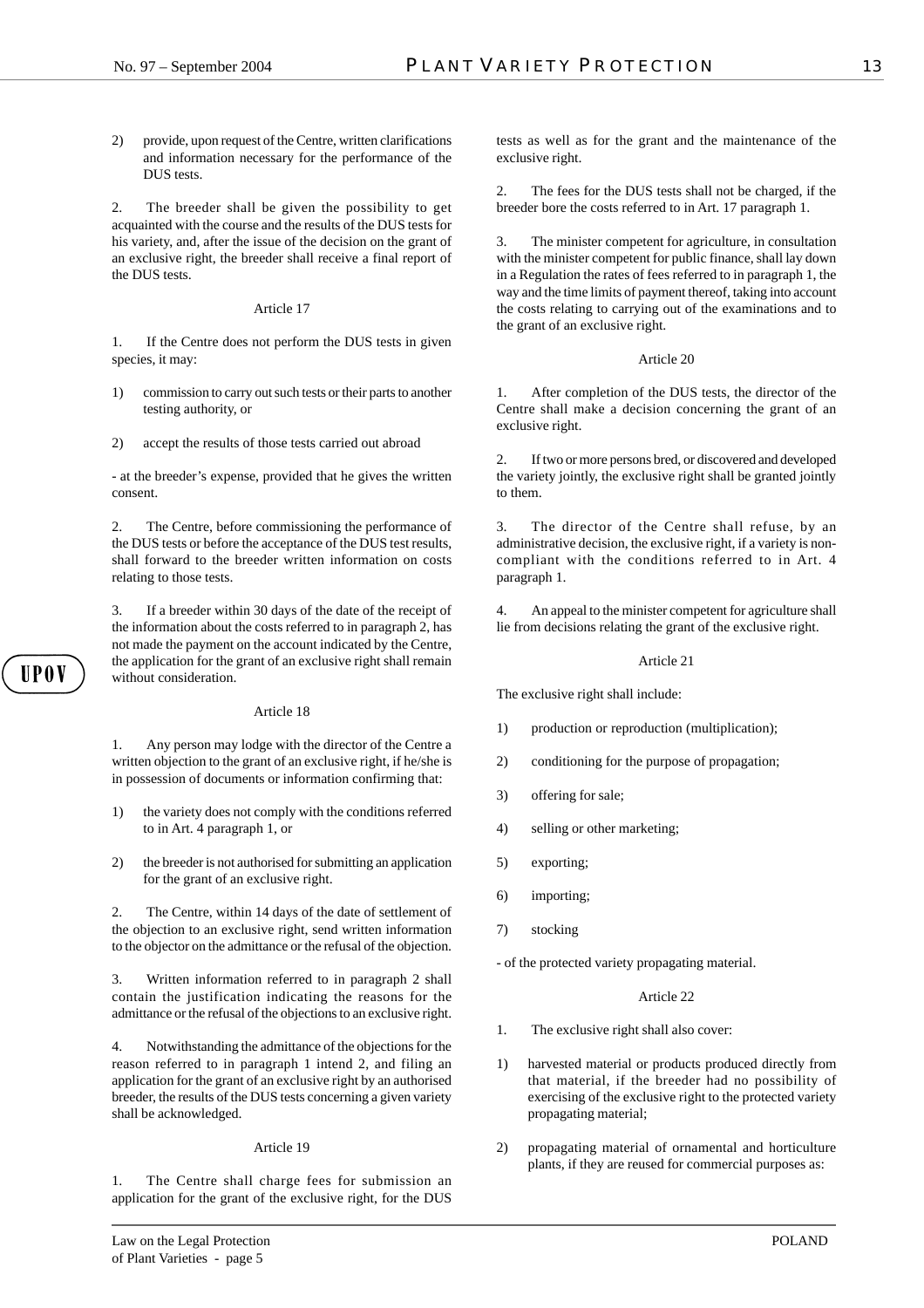- a) reproduction material for the propagation of ornamental plants, or
- b) cut flower, or
- c) propagating material of trees, bushes and perennials;
- 3) varieties:
	- a) derived, discovered or produced from a protected initial variety which is not a derived variety,
	- b) which are not clearly distinct from the protected variety,
	- c) in those cases where the production of propagating material requires repeated use of a protected variety.

2. A variety shall be regarded as derived from the initial variety, if it is distinct from the initial variety and if:

- 1) is predominantly derived from initial variety or other derived variety from the same initial variety while retaining the essential characteristics resulting from the genotype or a combination of genotypes of the initial variety;
- 2) its characteristics are consistent with essential characteristics of the initial variety resulting from its genotype or a combination of genotypes, except for differences resulting from the use of the following breeding techniques:
	- a) selection of natural or induced mutants,
	- b) selection of new forms from initial varieties,
	- c) using backcrossings,
	- d) genetic engineering.

3. The provisions of paragraph 1 and Art. 21 shall not apply to propagating material and harvested material intended for:

- 1) private, non-commercial purposes;
- 2) experimental purposes;
- 3) breeding of new varieties, excluding the varieties referred to in paragraph 1 intend 3, if these varieties are to be used for commercial purposes.

## Article 23

1. A holder of agricultural land may, without prejudice to paragraphs 3 and 4, against payment for the breeder, use the harvested material of protected variety as propagating material, excluding hybrid varieties and the varieties created from free crossing of specified lines of allogamous species (synthetic varieties).

2. The right to use the harvested material referred to in paragraph 1, shall apply to variety propagating material of the following plants:

- 1) wheat;
- 2) rye;
- 3) barley;
- 4) triticale;
- 5) oats;
- 6) winter oilseed rape;
- 7) potato.

3. A holder of agricultural land of up to 5 ha may use the harvested material as a propagating material referred to in paragraph 2, without the necessity to pay, without prejudice to paragraph 4, the remuneration to the breeder.

4. The holder referred to in paragraph 3, shall pay a remuneration to the breeder, if he uses harvested material as propagating material of very early or early varieties of potatoes on the area of above 1 ha, and in the case of other potato varieties on the area of more than 2 ha.

5. The provision of paragraphs 3 and 4 shall not be applicable, if the variety is protected by the Community Plant Variety Office (CPVO).

6. Without prejudice to paragraph 7, the amount of the remuneration referred to in paragraph 1, shall be established on an agreement basis between:

- 1) a breeder and a holder of agricultural land, or
- 2) a breeder and an organisation representing holders of agricultural land, or
- 3) an organisation of breeders and a holder of agricultural land, or
- 4) an organisation of breeders and an organisation representing holders of agricultural land

- and should be lower than the rate of royalty paid for a given category of certified propagating material, set by the breeder of that variety.

7. If the agreement has not been reached, the remuneration for the breeder amounts to 50% of the royalty for a given category of propagating material, set by the breeder of this variety.

8. A holder of agricultural land or a unit rendering services in the scope referred to in Art. 21, or the organisations representing them shall be obliged to forward to the breeders or their organisations written information on the amount of propagating material produced from the harvested material.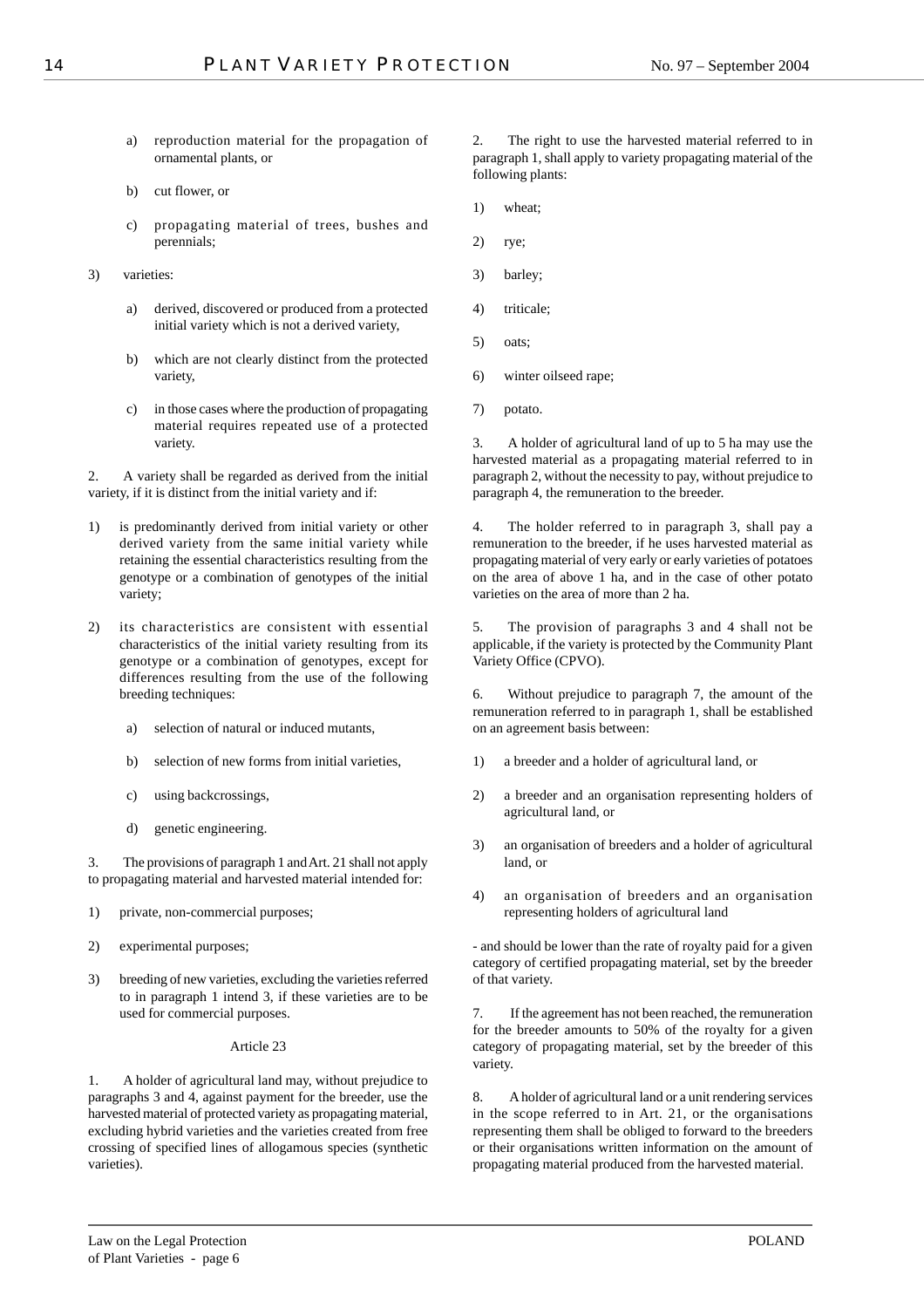9. The provision of paragraph 8 shall not apply to a holder of agricultural land of up to 5 ha, unless the holder of the agricultural land uses harvested material as seed potato of very early and early varieties on the area of more than 1 ha, and in the case of remaining potato varieties on the area of above 2 ha.

#### Article 24

After the grant of the exclusive right the breeder shall be obliged to:

- 1) maintain the variety;
- 2) deliver to the Centre, free of charge, variety propagating material, as well as propagating material of the components used for production of the hybrid variety, in quantities essential for the performance of the DUS tests;
- 3) provide, upon request of the Centre, information and explanations concerning the variety;
- 4) enable the Centre to access to the documents related to the variety.

#### Article 25

Any person who makes use of the propagating material of the protected variety is obliged to, upon request of the breeder holding the exclusive right to this variety, provide him with written information concerning the quantity of propagating material of the protected variety and make a payment for the breeder equivalent to the royalty for exploitation of the exclusive right to this variety.

# Article 26

II P O V

1. If the breeder has been changed, the new breeder shall be obliged to notify of this fact in writing to the Centre within 30 days of the date, on which this change has taken place.

2. The breeder referred to in paragraph 1 shall attach a copy of the documents confirming his right to the variety.

Article 27

1. The exclusive right shall be effective starting from the date of making a decision on grant and shall last for:

- 1) 30 years in the case of vine, trees and potato varieties;
- 2) 25 years in the case of other varieties.

2. In cases where a breeder of the variety protected in the Republic of Poland shall be granted the Community plant variety right, the exclusive right granted in the Republic of Poland shall be suspended for the period, throughout which the breeder shall enjoy the Community plant variety right, no longer, however, than for the duration of the exclusive right in the Republic of Poland.

#### Article 28

1. The exclusive right, without prejudice to paragraph 2, shall expire if:

- 1) propagating material;
- 2) harvested material;
- 3) products produced directly from the harvested material;
- 4) varieties referred to in Art. 22 paragraph 1 intend 3

- shall be sold or otherwise disposed of to others by the breeder or with his written consent.

2. The exclusive right shall not expire if the purchaser of the variety propagating material:

- 1) shall use it for renewed propagation;
- 2) shall export it to a country, which do not provide any protection of the exclusive right to the variety of the plant species in question, unless the harvested material shall be used for consumption purposes in that country.

#### Article 29

1. The director of the Centre shall cancel, in an administrative decision, the exclusive right of the breeder:

- 1) upon his own request;
- 2) if the variety does not comply with the conditions of uniformity or stability;
- 3) if the breeder:
	- a) does not maintain the variety,
	- b) is delayed over 6 months with the payment of fees referred to in Art. 19 paragraph 1,
	- c) renders impossible carrying out of a control of the maintenance of the variety and examination of the documents relating to the variety maintenance,
	- d) does not provide the information and explanations essential for carrying out of the DUS tests,
	- e) has not delivered, free of charge, the variety propagating material in quantities indispensable for carrying out of the DUS tests,
	- f) does not submit a new denomination to the variety in case where the denomination of the variety entered into the register of granted titles of exclusive rights referred to in Art. 36 paragraph 1, does not comply with the conditions listed in Art. 9 paragraph 1.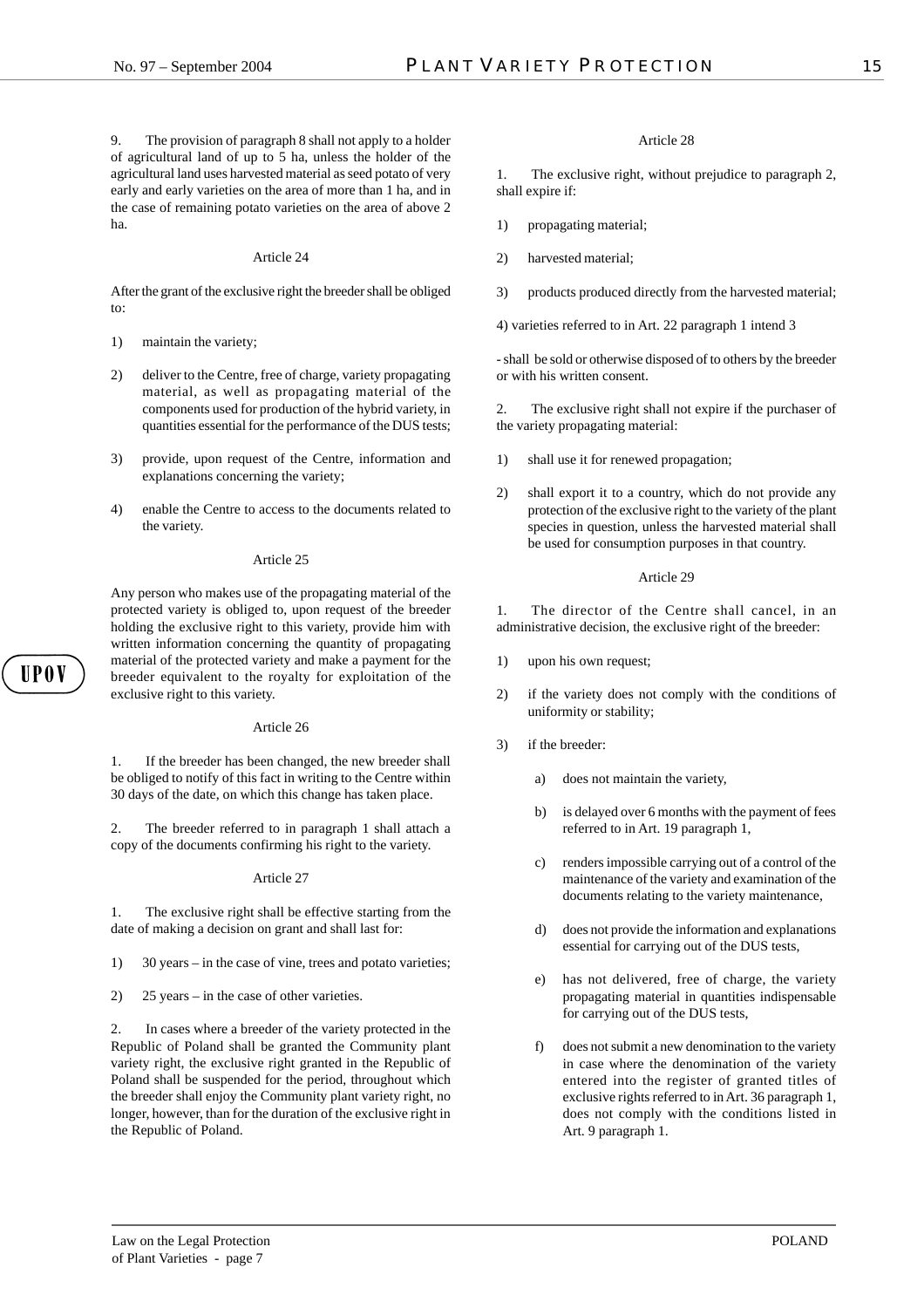2. An appeal to the minister competent for agriculture shall lie from decision on the cancellation of the exclusive right of the breeder.

## Article 30

1. The breeder holding an exclusive right may, on the basis of an exploitation right agreement, grant another person the authorisation licence for exploitation of the exclusive right.

2. The exploitation right agreement requires written form under clause of nullity.

3. Exploitation of the exclusive right may be restricted in the exploitation right agreement (limited licence); if in the exploitation right contract the scope of using the exclusive right has not been limited, the holder of an exploitation right has a right to exploit the exclusive right in the same scope as the licensor (unlimited licence).

4. In cases where the exclusive exploitation of the exclusive right has not been reserved in the exploitation right agreement, the grant of an exploitation right to one entity does not preclude the possibility of granting the exploitation right to other entities, and also simultaneous exploitation of the exclusive right by the breeder (non-exclusive licence).

5. The party enjoying the exploitation right may grant another exploitation right (sub-licence) only with a written consent of the breeder; the grant of another one sub-licence shall be prohibited.

## Article 31

1. If the breeder holding the exclusive right to a given variety does not place its propagating material or harvested material on the market, and this is demanded by important national economy interest, the minister competent for agriculture may grant, in a decision, a compulsory licence to another entity, unless the breeder has not placed the propagating material or harvested material on the market due to force majeure.

2. The compulsory licence right may also be granted if the applicant demonstrates that:

- 1) he applied for the exploitation right from the breeder, who has not introduced the variety propagating material on the market, or
- 2) the royalty demanded by the breeder is disproportional to the value of the propagating material, or
- 3) the proposed by the breeder quantity of propagating material is insufficient for the propagation of a given variety in order to place it on the market.

3. The compulsory licence shall be granted upon request of the interested party.

4. The compulsory licence shall be a non-exclusive one.

## Article 32

1. Application for the grant of compulsory licence shall be filed to the minister competent for agriculture via the director of the Centre.

2. The director of the Centre shall forward the application referred to in paragraph 1 along with an opinion on the necessity of placing on the market of a specified quantity of propagating material or harvested material.

3. The application for the grant of compulsory licence shall include:

- 1) name, address and domicile of the applicant, or the site address;
- 2) name, address and domicile of the breeder referred to in Art. 31 paragraph 1, or the site address;
- 3) specification of the species in the Polish language and in Latin and the denomination of the variety, the applicant applies for;
- 4) specification of the proposed quantity of variety propagating material necessary for the multiplication;
- 5) specification of the proposed duration of the compulsory licence;
- 6) specification of the proposed remuneration to the breeder;
- 7) indication of an important national economy interest.

4. The application for the grant of a compulsory licence shall be accompanied by the declaration on fixed assets and equipment used for the propagation of the variety, along with description thereof.

## Article 33

A compulsory licence right shall include:

- 1) the name, address and domicile of a person who has been granted the compulsory licence and his site address;
- 2) the name, address and domicile of the breeder or his site address;
- 3) specification of the species in Polish language and in Latin and the denomination of the variety;
- 4) specification of the duration of an the licence;
- 5) specification of the amount of the remuneration to the breeder;
- 6) specification of the quantity of propagating material needed for the multiplication of the variety in order to place it on the market.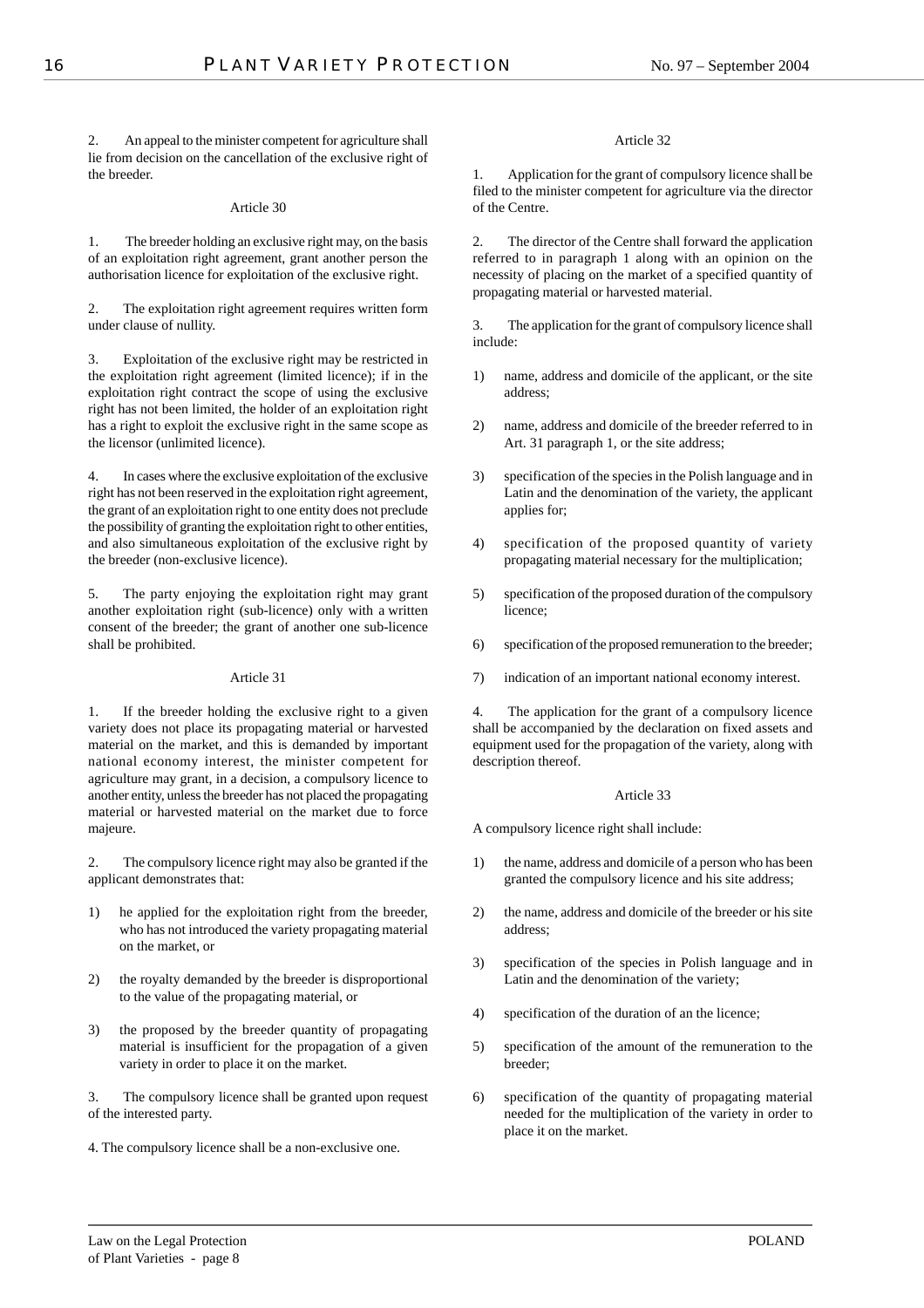#### Article 34

1. The minister competent for agriculture shall notify in writing to the director of the Centre on issuing of the decision on the grant of a compulsory licence.

2. The Centre shall publish in its Gazette information on compulsory licences granted.

3. The breeder referred to in Art. 31 paragraph 1 shall be obliged, within 30 days of the date of receipt of written information on issuing of the decision on the grant of a compulsory licence, provide to the holder of a compulsory licence the variety propagating material in quantities indispensable for the propagation of this variety in order to place it on the market.

#### Article 35

- 1. The minister competent for agriculture:
- 1) shall cancel a compulsory licence if the holder of the compulsory licence has not placed on the market the variety propagating material covered by the compulsory licence in the nearest growing period following the grant of the compulsory licence;
- 2) may cancel the compulsory licence on the request of the breeder referred to in Art. 31 paragraph 1, if the breeder placed on the market variety propagating material or harvested material of a variety covered by the granted compulsory licence.

2. The request referred to in paragraph 1 intend 2 shall be accompanied by a copy of documents evidencing that the breeder placed the propagating material on the market.

3. The minister competent for agriculture may cancel the compulsory licence in the case referred to paragraph 1 intend 2, if since the day of issuing of the decision, elapsed:

- 1) 2 years in the case of annual varieties, or
- 2) 3 years in the case of biennial varieties, or
- 3) 5 years in the case of perennial varieties.

of Plant Varieties - page 9

#### Article 36

1. The Centre shall keep a register of granted titles of exclusive rights, hereinafter referred to as the "register", and a list of varieties, for which applications for the grant of an exclusive right have been filed, hereinafter referred to as the "list".

2. The register shall contain specification of the protected varieties and their breeders as well as the licensees, who were granted a compulsory licence.

3. The list is a specification of the varieties for which applications for the grant of the exclusive right have been filed as well as the breeders who were granted the provisional exclusive rights.

4. A variety entered into the list or the register shall receive a number, which consists of the consecutive number taken from the list or from the register and a capital letter standing for a given group of plants.

5. The variety number on the list shall be preceded additionally by capital letter T, which means that the variety has been granted the provisional exclusive right.

6. The following letter designations shall be used for individual plant groups:

- 1) R agricultural plants;
- 2) W vegetables;
- 3)  $S -$  fruit plants;
- 4)  $L$  forest plants;
- 5) O ornamental plants;
- 6)  $P$  other plants.
- 7. The register shall contain:
- 1) the name, address and domicile of the breeder, or the site address;
- 2) the species name in Polish and in Latin and the variety denomination;
- 3) the date of the grant and expiry of an exclusive right;
- 4) the designation of the breeder's country;
- 5) information indicating whether or not the variety has been genetically modified.
- 8. The list shall contain:
- 1) the name and address and domicile of the breeder, or the site address;
- 2) the species name in Polish and in Latin and the variety denomination;
- 3) the date of the grant and expiry of a provisional exclusive right;
- 4) the designation of the breeder's country;
- 5) information indicating whether or not the variety has been genetically modified.

## II P O V